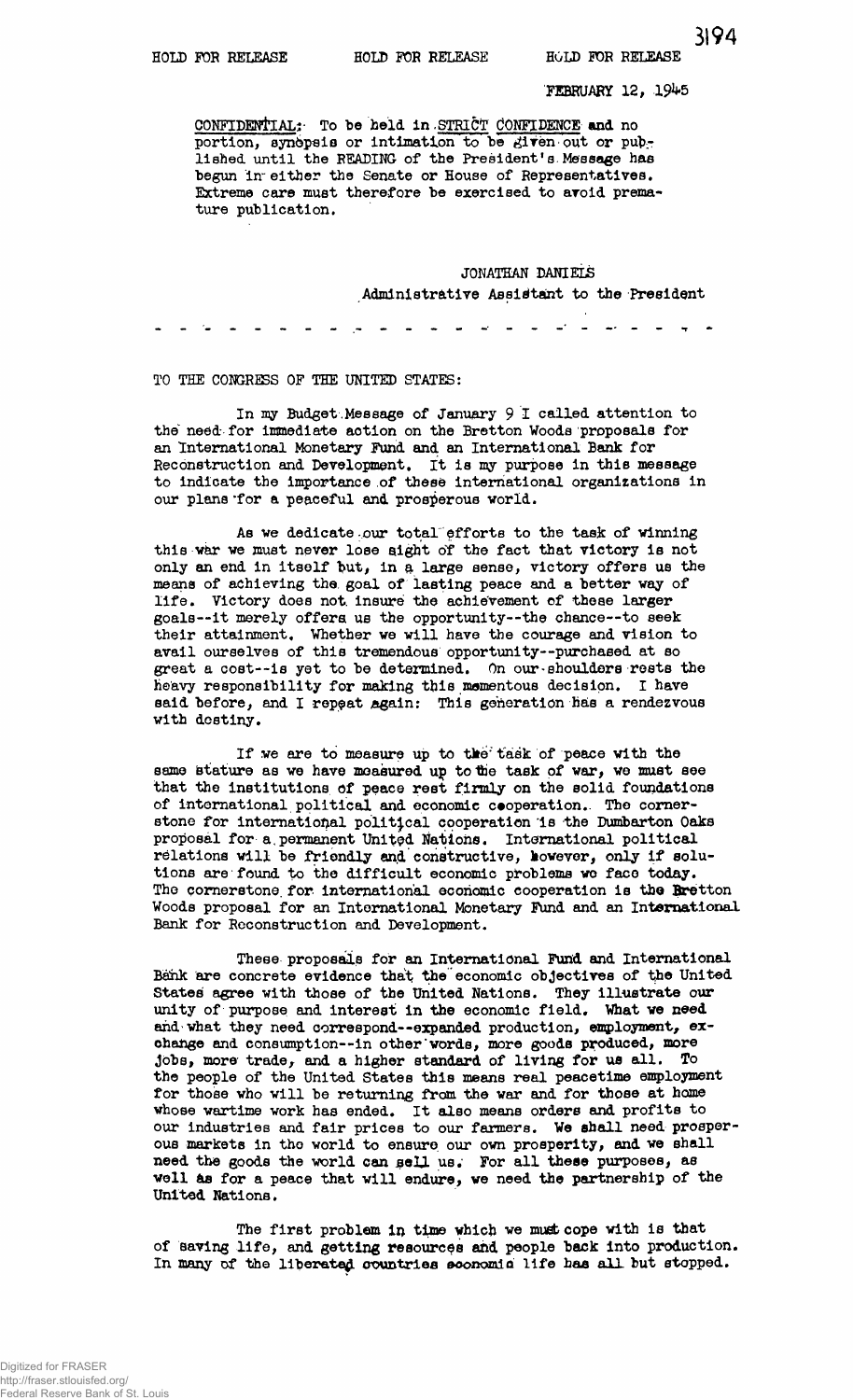Transportation systems are in ruins and therefore coal and raw materials cannot be brought to factories. Many factories themselves are shattered, power plants smashed, transmission systems broken, bridges blown up or bombed, ports clogged with sunken  $w$ recks, and great rich areas of farm land inundated by the sea. People aro tired and sick "and hungry. But they are eager to go to work agein, and to create again with their own hands and under their own leaders the necessary physical basis of their lives.

Emergency,relief is under way behind the armies under the authority pf local Governments, backed up first by the allied military command and after that by the United Nations Relief and Rehabilitation Administration. Our participation in the UNRRA has been approved by Congress. But neither UNRRA nor the armies are designed for the construction or reconstruction of large scale public works or factories or power plants or transportation systems. That job must be done otherwise, and it must be started soon,.

The main job of restoration is not one. of relief. It is one of reconstruction which must largely be done by local people and their Governments. They will provide the labor, the local money, and most of the materials. The same is true for all the many plans for the improvement of transportation, 'agriculture, industry, and housing, that are essential to the development of the economically backward areas of the world. But some of the things required for all these projects, both of reconstruction and development, will have to come from overseas. It is at this point that our highly developed economy can play a role important to the rest of the world and very profitable to the United States. Inquiries for numerous materials, and for all kinds of equipment and machinery in connection with such projects are already being directed to our industries, and many more will come. This business will be welcome just as soon as the more urgent production for the war itself ends.

The main problem will be for these countries to obtain the means of payment. In the long run we can be paid for what we sell abroad chiefly in goods and services. But at the moment many of the countries who want to be our customers are prostrate. Other countries have devoted their economies • so completely to. the war that they do not have the resources for reconstruction and development. Unless a means of financing is found, such countries will be unable to restore their economies and, in desperation, will be forced to carry forward and intensify existing systems of discriminatory trade practices, restrictive exchange'controls, competitive depreciation of currencies and other forms of economic warfare. That would destroy all our good hopes. We must move promptly to prevent its happening, and we must move on several fronts, including finance .and trade.

The United States should act promptly upon the plan for the International Bank, which will make or guarantee sound loans for the foreign currency requirements of important reconstruction and development projects in member countries. One of its most important functions will be to facilitate and make secure wide private participation in ouch loans. The Articles of Agreement constituting the charter of the Bank-have been worked out with great care by an international conference of experts and give adequate protection to all interests. I recommend to the Congress that we accept the plan, subscribe the capital allotted to us, and participate wholeheartedly in the Bank's work.

This measure, with others I shall later suggest, should go far to take care of our part of the lending requirements of the post-war years. They should help the countries concerned to get production started, to get over the first crisis of disorganization and fear, to begin the work of reconstruction and development; and they "should help our farmers and our Industries to get over the crisis of reconversion by making a large volume of export business poesible in the post-war years. As confidence returns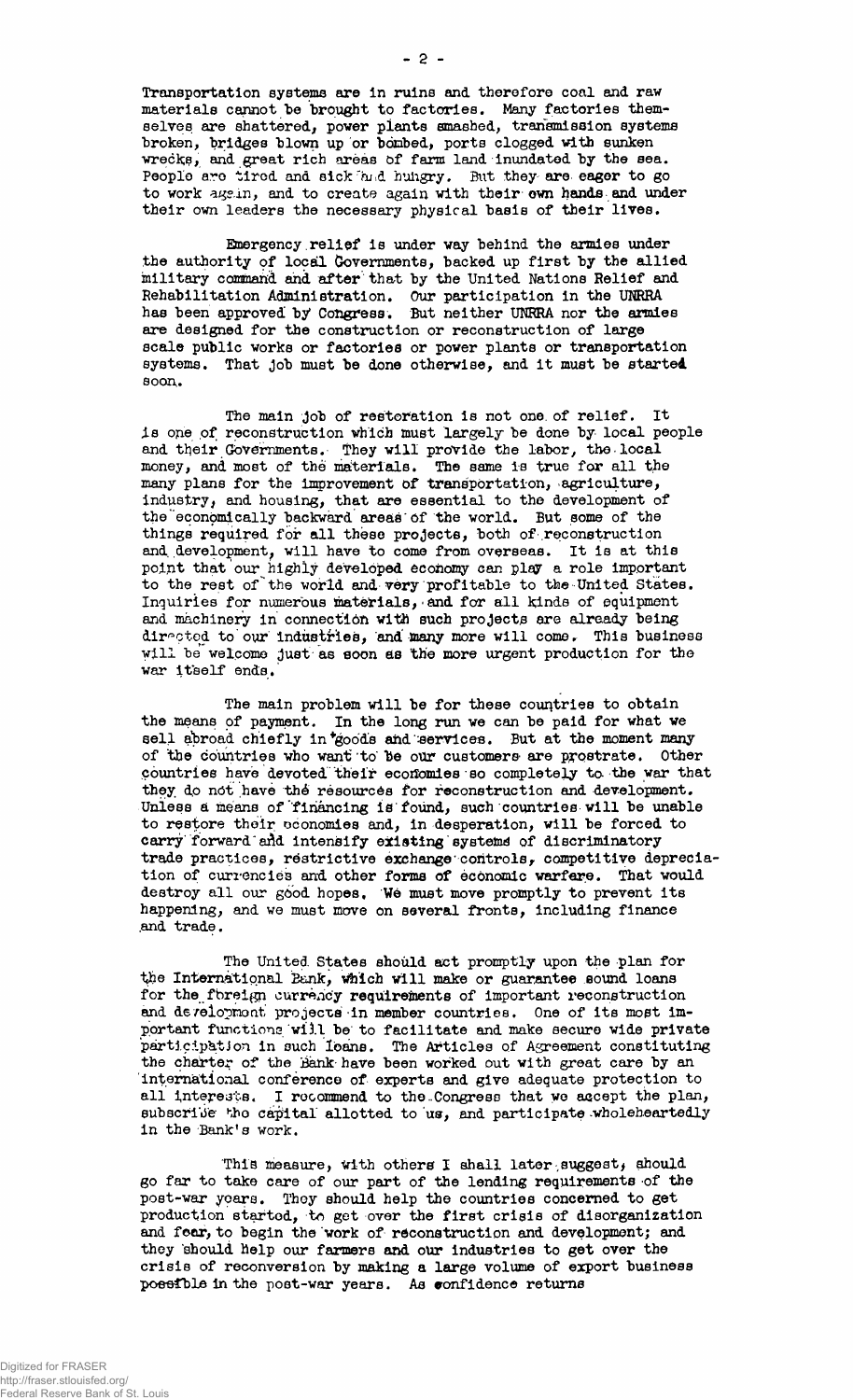private investors will participate more and more in foreign lending and investment without any Government assistance. But to get over the first crisis, in the situation that confronts us, loans and guarantees by agencies of Government will be essential.

We all know, however, that a prosperous world economy must be built on more than foreign investment.. Exchange rates must be stabilized, and the channels of trade opened up throughout the world. A large foreign trade after victory will generate production and therefore wealth. It will also make possible the servicing of foreign investments.

Almost no one in the modern world produces what he eats and wears and lives in. It is only by the divison of labor among people and among geographic areas with all their varied resources, and by the increased all-around production which specialization makes possible, that any modern country can sustain its present population. It is through exchange and trade that efficient production in large units becomes possible. To expand the trading circle, to make it richer, more competitive, more varied, is a fundamental contribution to everybody's wealth and welfare.

It is time for the United States to take the lead in establishing the principle af economic cooperation as the foundation for expanded world trade. We propose to do this, not by setting up a super-government, but by international negotiation and agreement, directed to the improvement of the monetary institutions of the world and of the laws that govern trade. We have done a good deal in thoso directions in the-last ten yeara under the Trade Agreements Act of 1934 and through the stabilization fund operated by our Treasury. But our present enemies were powerful in those years too, and they devoted all their efforts not to international collaboration, but to autarchy, and economic warfare. When victory is won vo must be ready to go forward rapidly on a wide front. We all know very well that this will be a long and complicated business.

A good 6tart has boon made. The United Nations Monetary Conference at Bretton Woods has taken a long step forward on a matter of great practical importance to us all. The Conference submitted a plan to create an International Monetary Fund which will put an end to monetary chaos. The Fund is a financial institution to •proserve stability and order in the exchange rates between different moneys. It does not create a single money for the world; neither we nor anyone else is ready to do that. There will still be a different money in each country, but with the Fund in operation the value of each currency in international trade will remain compare atively stable. Changes in the value of foreign durrencles will be made only after careful consideration by the Fund of the factors involved. Furthermore, and equally important, the Fund Agreement establishes a code of agreed principles for the conduct of exchange and currency affairs. In a nutshell, the Fund Agreement spells the difference between a world caught again in the maelstrom of panic and economic warfare culminating in war--as in the 1930's--or a world in which the members strive for a better life through mutual trust, cooperation and assistance. The choice is ours.

I therefore recommend prompt action by the Congress to provide the subscription of the United States to the International Monetary Fund, and the legislation necessary for our membership in the Fund.

The International Fund and Bank together represent one of the most sound and useful proposals for international collaboration now before us. On the othor hand, I do not want to leave with you the impression that these proposals for tho Fund and Bank are perfect in every detail. It may well be that the experience of future years will show us how they can bo improved. I do wish to make it clear, however, that these Articles of Agreement are the product of the best minds that  $44$  nations could muster. These men,